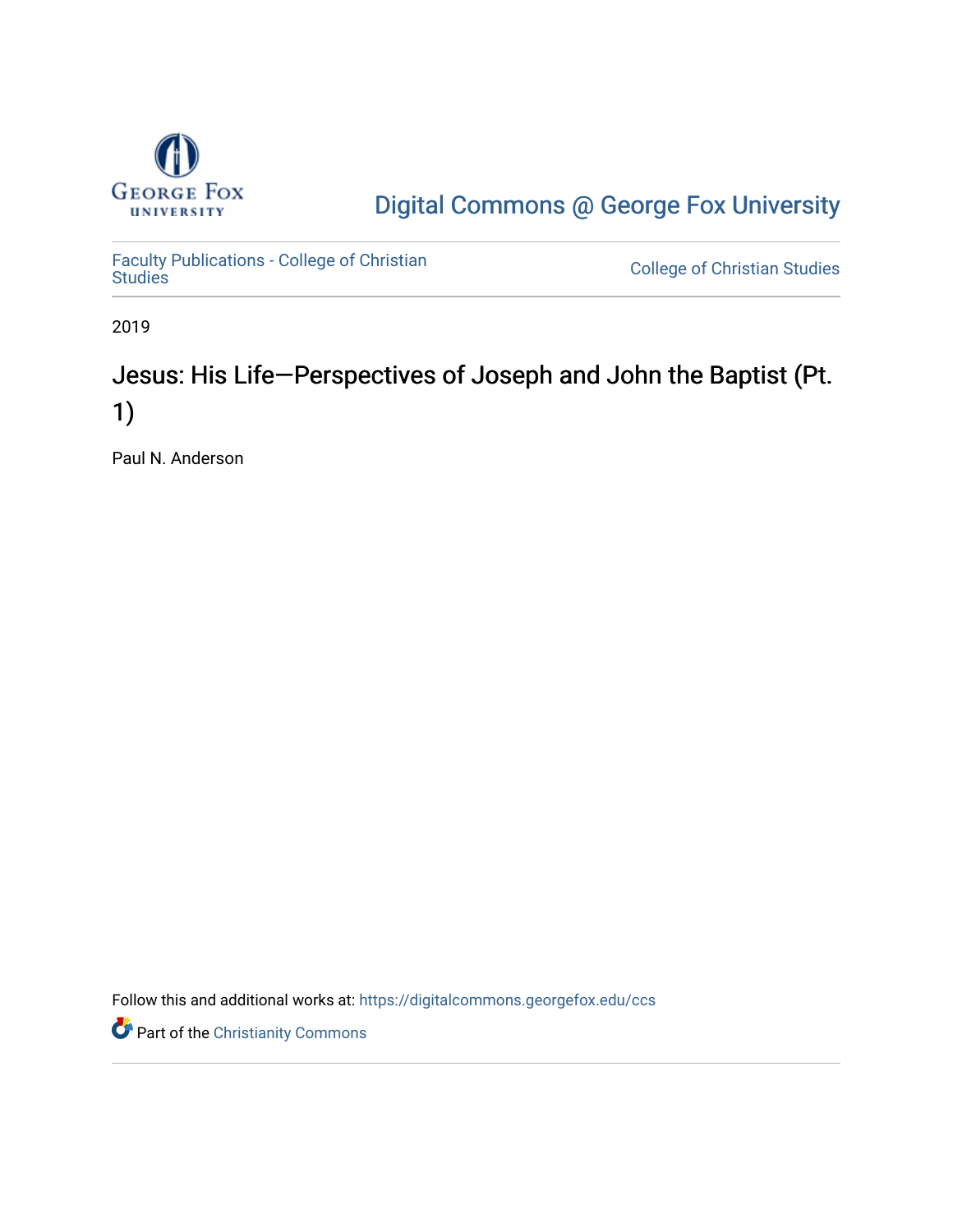

News and Interpretations on the Bible and Ancient Near East History.

## "Jesus: His Life—Perspectives of Joseph and John the Baptist" (Pt. 1)

## By Paul N. Anderson

George Fox University Newberg, Oregon March 2019

As the calendar approaches Easter, made-for-television movies and documentaries appear on the History Channel, CNN, the National Geographic Channel, and other venues; and, why not? Christianity is the largest religion in the world, and there's a great deal of interest within society at large, as well as among the believing faithful. As Robert Cargill points out in the introit to Jesus: His Life, "The Story of Jesus is the greatest story ever told." Or, as Ben Witherington III notes, "If we want to understand western civilization at all, we must understand the story of Jesus." In that sense, this eight-part series on Jesus and his life is of interest both to believers and others, and the series produced by Nutopia for the History Channel the four Monday evenings before Easter is certainly worth taking in. As the series claims for itself[,\[1\]](#page-2-0)

<span id="page-1-0"></span>"Jesus: His Life" explores the story of Jesus Christ through a unique lens: the people in his life who were closest to him. Each of the eight chapters is told from the perspective of different biblical figures, all of whom played a pivotal role in Jesus' life including Joseph, John the Baptist, Mary Mother of Jesus, Caiaphas, Judas Iscariot, Pontius Pilate, Mary Magdalene and Peter.

<span id="page-1-1"></span>While Nutopia produced a similar series two years ago, this series differs from "Finding Jesus. Fact. Faith. Forgery" in several ways.[\[2\]](#page-3-0) First, it focuses on the life of Jesus itself, as the primary focus of the episodes. Second, it draws in a combination of seasoned scholars and noted ministers in ways that connect historical-critical inquiry with meaningful applications of the story. Third, this series highlights political, economic, and sociological contexts that illumine the work of Jesus and his followers in ways sure to speak to today's issues. In that sense, this series will appeal to audiences interested in spirituality and social concerns alike. By walking into the story of Jesus and his life from the perspectives of leading figures within the story, new insights emerge, informed by the latest of historical research integrated with meaningful biblical interpretation.

<span id="page-1-2"></span>With double episodes aired each of the four evenings, the first two addressed "Joseph: The Nativity" and "John the Baptist: The Mission." At the outset, I'll take exception to Brian Lowrey's CNN Entertainment faint-praise review, which judges that the series adds "a mediocre wrinkle to the greatest story ever told.["\[3\]](#page-3-1) One of the impressive features of the series is the fact of its intentional hybridity. While megachurch pastor Joel Osteen served as the Executive Producer of the series, the contributions of such first-rate biblical scholars as Robert Cargill, Mark Goodacre, Nicola Denzey Lewis, and Michael Peppard give this series a robust reasoned gravitas, including also the pastoral insights of such ministerial standouts as Pastor Susan Parks, Reverend Otis Moss, III, Father James Martin, SJ, and Bishop Michael Curry. The hybridity works well, and the making of meaning is well founded, based upon solid historical-critical research and inferences.

A particular dialectic between historical-critical skepticism and what I call second criticality (the critical challenging of skepticism as well as traditionalism) comes out nicely between Robert Cargill and Ben Witherington. Cargill, for instance, points out that the census referenced by Luke was a decade or so after the birth of Jesus according to Josephus; Witherington notes that there may have been other reasons for Joseph and Mary to travel to Bethlehem. Another tension is nuanced regarding the Massacre of the Innocents in Matthew. Cargill explains the view that as there is no external evidence corroborating Herod's killing of infants, the event is unlikely to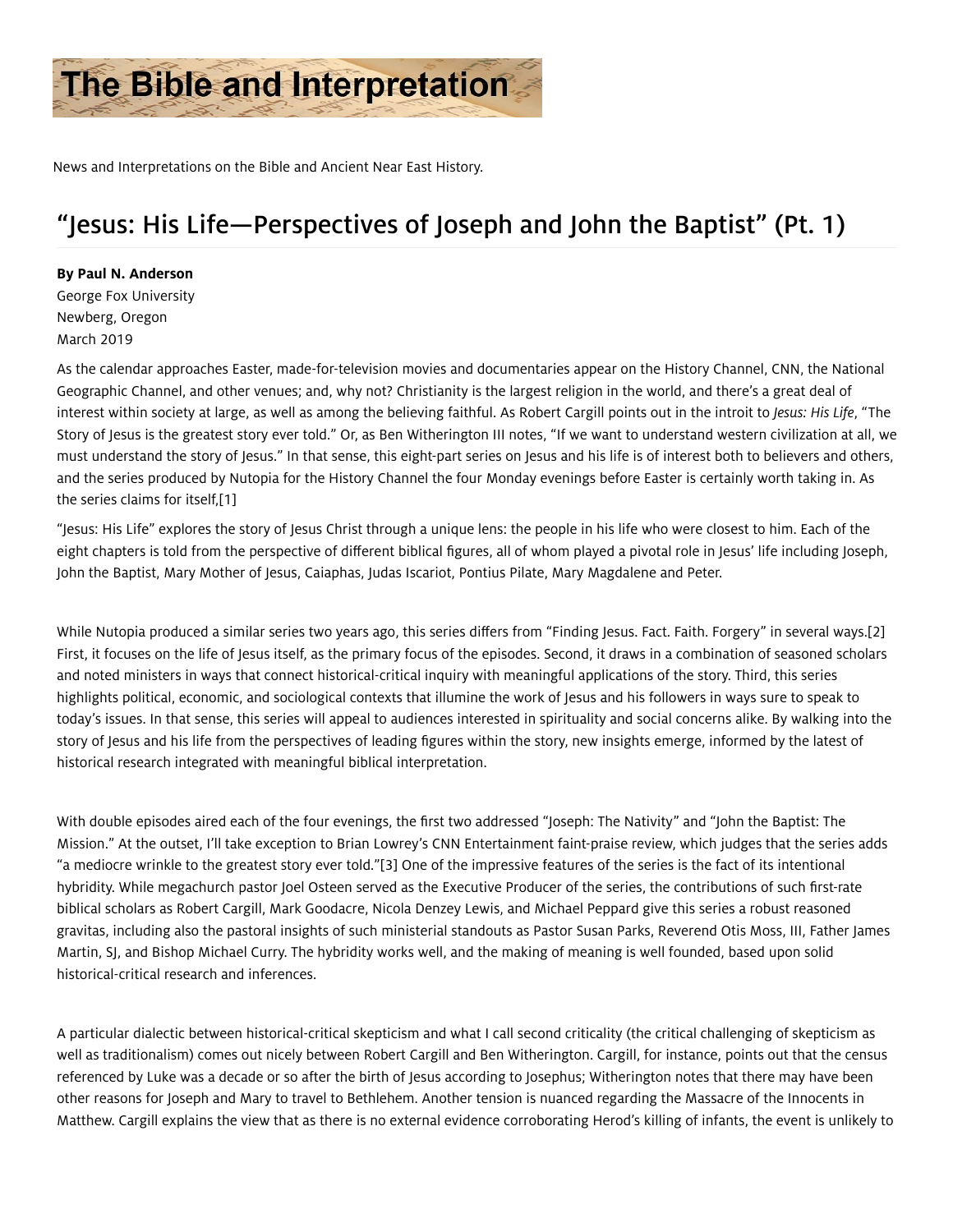have happened. Witherington, however, notes that as Herod killed his own family members, this is not an unlikely thing for him to have done. Thus, the viewer is left with a good feel for the tension within scholarship itself, keeping in view both sides of traditional and critical perspectives alike.

One of the things this series does well is to connect incidental insights with meaningful inferences. For instance, Cargill points out that Joseph is not necessarily a carpenter; the Greek references him as a tekton—which simply means a builder. Thus, he was a construction worker, and Otis Moss thus reminds us that God uses ordinary people. Likewise, Cargill notes that the birthplace of Jesus might not have been a stable; rather, it more likely may have been the lower level of an inn, which would have been used to shelter animals. Thus, the first episode challenges some of the conventional nativity-scene lore with more realistic scenarios of how things might have been, including the perplexed feelings of Joseph and family members over Mary's untimely pregnancy. At this point, the representation of the angel Gabriel as Anthony Kaye makes a striking diversity-friendly statement, as historian Simon Sebag Montefiore reminds us of Gabriel's revelatory work and the messenger function of an angel in Hebrew thought.

In addition to broadening viewers' thinking as to more compelling realism behind the gospel narratives of the birth and early ministry of Jesus, the first two episodes effectively convey some of the political and societal tensions in play within the contexts into which John the Baptist and Jesus came ministering. Indeed, John's challenging of Herod led to his being perceived as a political and personal threat, especially his adulterous marriage to his brother's wife, Herodias. One can thus understand why she (and her daughter Salome) wanted John killed; for Herod to have repented of adultery would have meant a worsening of their lot for sure. On the other hand, I'm not so sure that John pivoted from his baptizing ministry to the challenging of political leaders toward the end of his ministry. I believe he was challenging corruption, injustice, and moral compromise from the beginning—calling people to authentic repentance and not just resorting to ritual purification as an escape from culpability—which is why his ministry was morally compelling among the masses. [\[4\]](#page-3-2) Baptism in the muddy Jordan as practiced by John was not an induction into a religion from the lack thereof; it was a direct protest against ritual means of purification if leaders and populace alike were excusing moral compromise in the guise of religiosity. This is why Jesus submitted to John's baptism. He joined in the protest, challenging also money-changing exploitation in the temple, legalistic approaches to sabbath observance, and the marginalization of the religiously impure.

<span id="page-2-1"></span>At this point, the series makes a creative attempt to reconcile the Gospel of John with the beginnings of Jesus's ministry in the Synoptics. Indeed, John declares that the reason he has come baptizing dawns on him as he recognizes the mission of Jesus and points his followers toward his successor ( John 1:19-42). A bit of creative license is taken as the events in John 3:22-30 are harmonized with the imprisonment and death of John in the Synoptics. Here Andrew is presented as informing John, imprisoned in Machaerus, of the ministries of Jesus, whereby John confesses that Jesus must become greater and he must become less. At this point, another creative leap is made, connecting Luke's account of the Lord's Prayer with the disciples of Jesus asking him to teach them to pray just as John had done with his followers. This brings the beginning of Jesus's ministry to a solid platform, whereby he comes into his own, as a second revolutionary, schooled and inspired by the prophetic work of John the Baptist.

Overall, the first two episodes have launched the eight-part series successfully. Given the backdrop of the oppressive imperial Roman presence, the plight of the Jewish populace in Galilee and Judea is palpably sketched. In hailing from Nazareth, while fulfilling hopes of a Davidic messianic lineage, the place of Jesus among prophetic leaders of his day is well set. And yet, in his association with John the Baptist, the moral and political thrust of his ministry is also well contextualized, bringing to bear the best of recent scholarship and ministerial insight along the way.

In addition to other historical treatments of Jesus and his life, the value of this project is that it seeks to further a set of dialogues between different disciplines and approaches to biblical texts in historical perspective, showing both sides of debated issues while allowing viewers to come to their own conclusions. Thus, the Gospel of John is given a place alongside the Synoptic Gospels, and in the first two episodes diverse perspectives are integrated in a thoughtful and nuanced way. If the remaining episodes are as good as the first two, this new series will have made a contribution, not only for this year but also for years to come.

<span id="page-2-0"></span>[\[1\]](#page-1-0) Airing the four Mondays before Easter 2019 (3/25, 4/2, 4/8, 4/15) on the History Channel, the website notes: